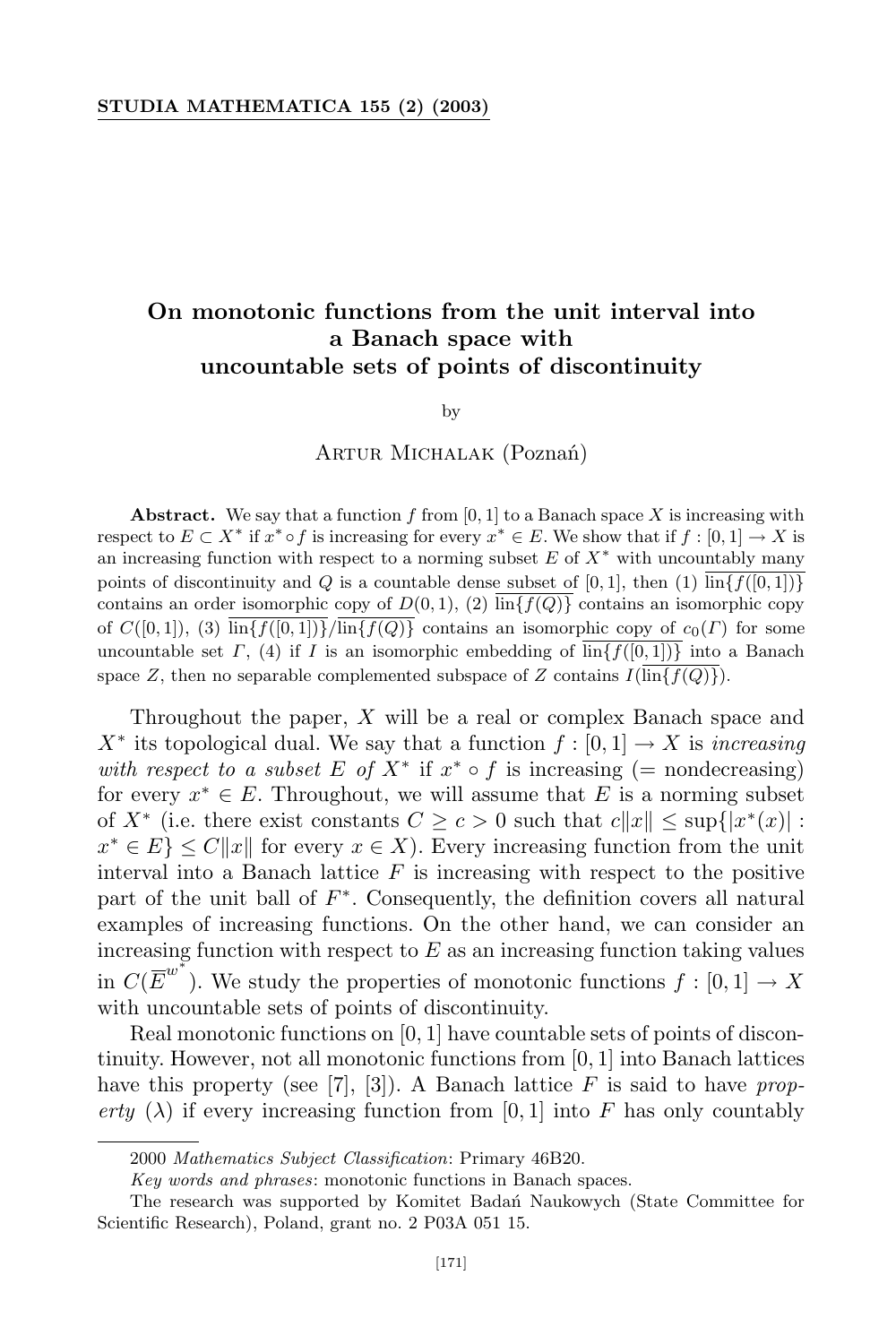many points of discontinuity. The study of properties of Banach lattices with property  $(\lambda)$  was initiated by B. Lavrič in [7]. He showed that a  $\sigma$ -Dedekind complete Banach lattice has property  $(\lambda)$  if and only if it does not contain any lattice copy of  $l^{\infty}$ . L. Drewnowski [3] observed that the space  $D(0,1)$ of all scalar left continuous functions on  $(0, 1]$  with right limits on  $[0, 1)$ , equipped with the supremum norm, contains no isomorphic copy of  $l^{\infty}$  and the function  $f : [0,1] \to D(0,1)$  given by  $f(\alpha) = \chi_{[0,\alpha]}$  is discontinuous at every point. This shows that the space  $l^{\infty}$  does not play a crucial role in the theory of monotonic functions on [0*,* 1] taking values in Banach lattices with uncountable sets of points of discontinuity, and simultaneously directs our attention to the space  $D(0,1)$ . We show that property  $(\lambda)$  and the fact that a Banach lattice does not contain any order copy of *D*(0*,* 1) are equivalent (see Theorem  $4(c)$ ).

**Preliminaries.** We denote by *C*(*K*) the Banach space of all scalar continuous functions on a compact Hausdorff space *K* endowed with the supremum norm. For a given set *Γ* the Banach space of all functions  $x: \Gamma \to \mathbb{C}$ such that the set  $\{\gamma \in \Gamma : |x(\gamma)| > \varepsilon\}$  is finite for every  $\varepsilon > 0$  equipped with the supremum norm will be denoted by  $c_0(\Gamma)$ . Moreover, the unit ball of a Banach space *X* will be denoted by  $B_X$  and the weak<sup>\*</sup> topology of  $X^*$  by  $w^*$ . For other notations and terminology the reader is referred to [12] and [5].

The *Helly* space  $\mathbb{H}$  consists of all nondecreasing functions  $x : [0,1] \rightarrow$ [0*,* 1] and is equipped with the pointwise convergence topology. It is compact, Hausdorff, separable and first countable (see [6, p. 164]). For  $\alpha \in [0, 1]$  we denote by  $\pi_{\alpha} : \mathbb{H} \to [0, 1]$  the function given by  $\pi_{\alpha}(x) = x(\alpha)$ . As observed by Drewnowski, these natural projections lead to an increasing function.

Example. Let *H* be a closed subset of the Helly space. The function  $f:[0,1] \to C(H)$  given by

$$
f(\alpha) = \pi_{\alpha}
$$

is increasing.

A fundamental role in our considerations is played by the next theorem. It shows that every increasing function in our sense generates a closed subset of the Helly space, and the properties of the function are determined by the set. More general results on relationships between increasing functions taking values in general order metric spaces and the topology of Helly-like spaces can be found in [4].

THEOREM 1. Let  $f : [0,1] \rightarrow X$  be an increasing function with respect *to a norming subset E of*  $B_{X^*}$  *such that*  $f(0) = 0$  *and*  $||f(1)|| = 1$ *. Let*  $H_f = \{x^* \circ f : x^* \in \overline{E}^{w^*}\}$  be equipped with the pointwise convergence *topology. Then*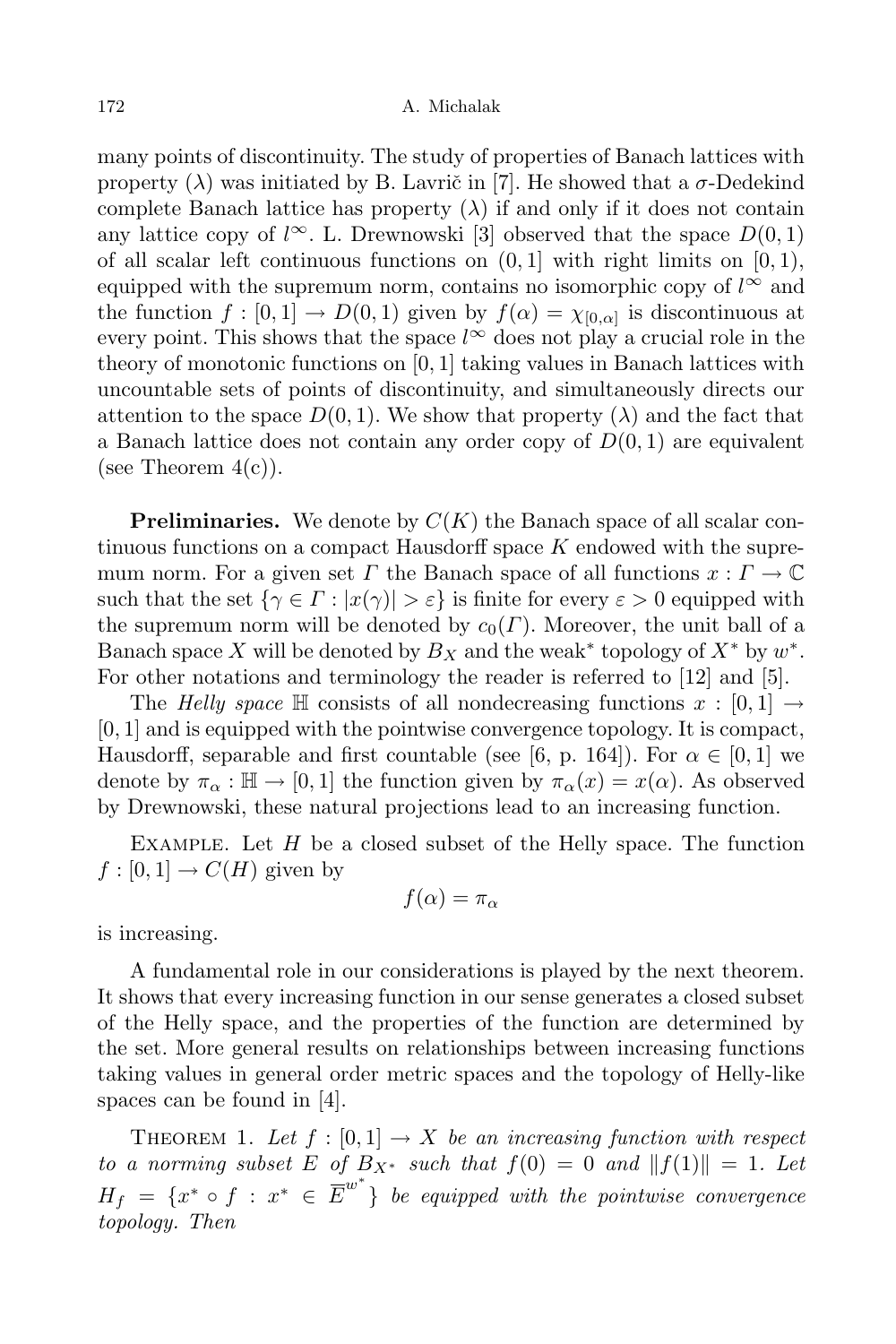$(1)$   $H_f$  *is a closed subset of the Helly space*,

(2) *if Y is the closed linear hull in*  $C(H_f)$  *of the functions*  $\pi_{\alpha}$  *for*  $\alpha \in$  $[0,1]$ , *then there exists a positive isomorphic embedding*  $I: Y \rightarrow X$  *such that*  $f(\alpha) = I(\pi_{\alpha})$  *for every*  $\alpha \in [0,1]$ , *where the order in X is generated by E*, (3) *moreover* , *the following assertions are equivalent*:

- (a) *the function f has countably many points of discontinuity*,
- (b) *the space*  $H_f$  *is metrizable*,
- (c) *the function f has separable range.*

*Proof.* Let  $\Phi_f: (\overline{E}^{w^*}, w^*) \to \mathbb{H}$  be given by  $\Phi_f(x^*) = x^* \circ f$ . It is clear that  $\Phi_f$  is continuous. Thus  $H_f$  is a closed subset of the Helly space. Since *E* is norming, the operator  $S: X \to C((\overline{E}^{w^*}, w^*))$  given by  $S(x) = x|_{\overline{E}^{w^*}}$ is an isomorphism. Let  $R: C(H_f) \to C((\overline{E}^{w^*}, w^*))$  be the isometry given by  $R(h) = h \circ \Phi_f$ . Then  $R(\pi_\alpha)(x^*) = x^*(f(\alpha)) = S(f(\alpha))(x^*)$  for every  $x^* \in \overline{E}^{w^*}$ . Hence  $R(\pi_\alpha) = S(f(\alpha))$  for every  $\alpha \in [0,1]$ . The operators *R* and *S* are isomorphic embeddings. Moreover, *x* is a positive element of *X* if and only if  $S(x)$  is positive in  $C((\overline{E}^{w^*}, w^*))$ . Therefore the operator  $I = S^{-1}|_{S(X)} \circ R|_{Y}$  is a positive isomorphic embedding.

(a)*⇒*(b). Let *A<sup>f</sup>* be the set of all points of discontinuity of *f*. Then the set of all points of discontinuity of elements of  $H_f$  is contained in  $A_f$ . Therefore the functions  $\pi_{\alpha}$  for  $\alpha \in A_f \cup \mathbb{Q}$  separate points of  $H_f$ . Since  $H_f$ is Hausdorff and compact, it is metrizable.

The implication (b)*⇒*(c) is a straightforward consequence of (2) and the fact that the space  $C(H_f)$  is separable.

(c)*⇒*(b). Suppose that *f*([0*,* 1]) is separable. Let *V* be its closed linear hull. Then the function  $\tilde{f} : [0,1] \to V$  given by  $\tilde{f}(\alpha) = f(\alpha)$  for every  $\alpha \in [0, 1]$  is increasing with respect to the norming weak<sup>\*</sup> compact subset  ${x^*} | V : x^* \in \overline{E}^{w^*}$  of  $V^*$ . The set is metrizable in the weak<sup>\*</sup> topology of  $V^*$ and  $\Phi_{\tilde{f}}(\{x^*|V:x^*\in \overline{E}^{w^*}\}) = \Phi_f(\overline{E}^{w^*})$ . Consequently,  $H_f$  is metrizable.

(b)*⇒*(a). Let *D<sup>f</sup>* be the set of all points of discontinuity of elements of  $H_f$ . A subset of  $\mathbb H$  is separable and metrizable (not necessarily closed) if and only if the set of all points of discontinuity of all members of the set is countable (see [8, Prop. 2]). Thus  $D_f$  is countable. If  $\beta \notin D_f$  and  $(\beta_n)$  is an increasing (or decreasing) sequence in [0, 1] converging to  $\beta$ , then the sequence  $(\pi_{\beta_n})$  of functions converges to  $\pi_{\beta}$  pointwise on  $H_f$ . Since the  $\pi_{\beta_n}$  are continuous on  $H_f$ , the convergence is uniform by the Dini theorem. Then the function  $g : [0,1] \to C(H_f)$  given by  $g(\alpha) = \pi_\alpha$  is continuous on  $[0,1] \setminus D_f$ . An appeal to (2) completes the proof.

An important role in our considerations is played by the subset  $\mathbb{L} =$ *{x* ∈  $\mathbb{H}$  : *x*([0*,* 1]) ⊂ {0*,* 1}} of  $\mathbb{H}$ . The space  $\mathbb{L}$  is homeomorphic to the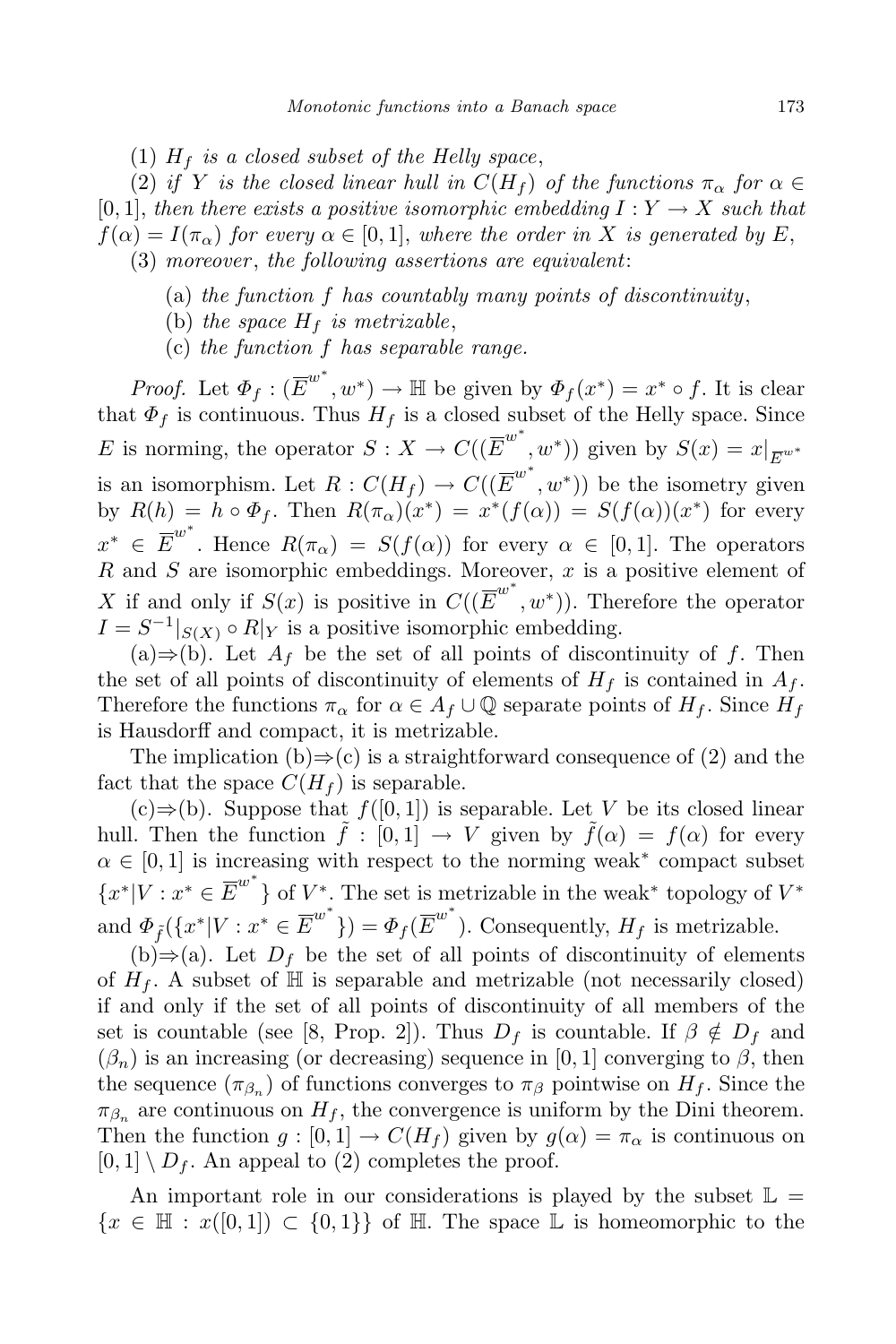classical two-arrow space with two isolated points added. Consequently, it is Hausdorff, compact, sequentially compact, hereditarily separable and hereditarily Lindelöf (see [5, p. 270]). Note also that  $C(\mathbb{L})$  is order isomorphic to *D*(0*,* 1).

Fact 2. *If H is a closed nonmetrizable subset of* H, *then there exists a separable subset of H with nonmetrizable closure.*

*Proof.* Let *Q* be a countable dense subset of [0*,* 1]. Let *Γ*<sup>1</sup> be the set of all  $\gamma \in [0,1] \setminus Q$  such that there exist  $x_0, x_1 \in H$  with  $x_0(\alpha) = x_1(\alpha)$  for every  $\alpha \in Q$  and  $x_0(\gamma) \neq x_1(\gamma)$ . The family of functions  $\pi_\alpha$  for  $\alpha \in Q \cup \Gamma_1$ separates points of *H*. Since *H* is nonmetrizable, the set  $\Gamma_1$  is uncountable. Then there exist  $0 \le a < b \le 1$  and an uncountable subset  $\Gamma_2$  of  $\Gamma_1$  such that for every  $\gamma \in \Gamma_2$  there exist  $x_0^{\gamma}, x_1^{\gamma} \in H$  with  $x_0^{\gamma}(\alpha) = x_1^{\gamma}(\alpha)$  for every  $\alpha \in Q$  and  $x_0^{\gamma}(\gamma) \le a < b \le x_1^{\gamma}(\gamma)$ . Let  $\psi : [0,1] \to [0,1]$  be a continuous nondecreasing function such that  $\psi([0, a]) = \{0\}$  and  $\psi([b, 1]) = \{1\}$ . Let  $\Psi: H \to [0, 1]^{[0,1]}$  be given by

$$
\Psi(x) = \psi \circ x.
$$

The set  $\Psi(H) \cap \mathbb{L}$  is closed, uncountable (consequently, nonmetrizable) and separable. A standard argument completes the proof.

In what follows we will also need the following well known result (a dual result for  $L^1$  is well known; see  $[2, p. 211]$ .

FACT 3. Let  $(e_n)$  be a sequence in a Banach space X such that

 $(1)$   $e_n = e_{2n} + e_{2n+1}$  *for every n*,

(2) *there exist constants*  $0 < c \leq C$  *such that for any scalars*  $a_{2^n}, \ldots$ , *a*2*n*+1*−*1,

$$
c \max_{2^{n} \leq k < 2^{n+1}} |a_k| \leq \Big\| \sum_{k=2^{n}}^{2^{n+1}-1} a_k e_k \Big\| \leq C \max_{2^{n} \leq k < 2^{n+1}} |a_k|.
$$

*Then X has a subspace isomorphic to*  $C([0,1])$ *.* 

We present the proof for the convenience of the reader.

*Proof.* Let  $\lambda$  be the Haar measure on  $A_1 = \{-1, 1\}^{\mathbb{N}}$ . For every  $n \in \mathbb{N}$ and  $0 \leq k \leq 2^n - 1$  let

$$
A_{2^n+k} = \{(j_n) \in \{-1,1\}^{\mathbb{N}} : j_l = i_l \text{ for } l = 1,\ldots,n
$$
  
where 
$$
\sum_{l=1}^n 2^{n-l-1}(i_l+1) = k \}.
$$

The sets  $A_{2^n}, \ldots, A_{2^{n+1}-1}$  are pairwise disjoint, clopen in  $\{-1,1\}^{\mathbb{N}}$  and  $A_{2n} \cup A_{2n+1} = A_n$  for every  $n \in \mathbb{N}$ . It is clear that  $\chi_{A_n}$  belongs to  $C(\{-1,1\}^{\mathbb{N}})$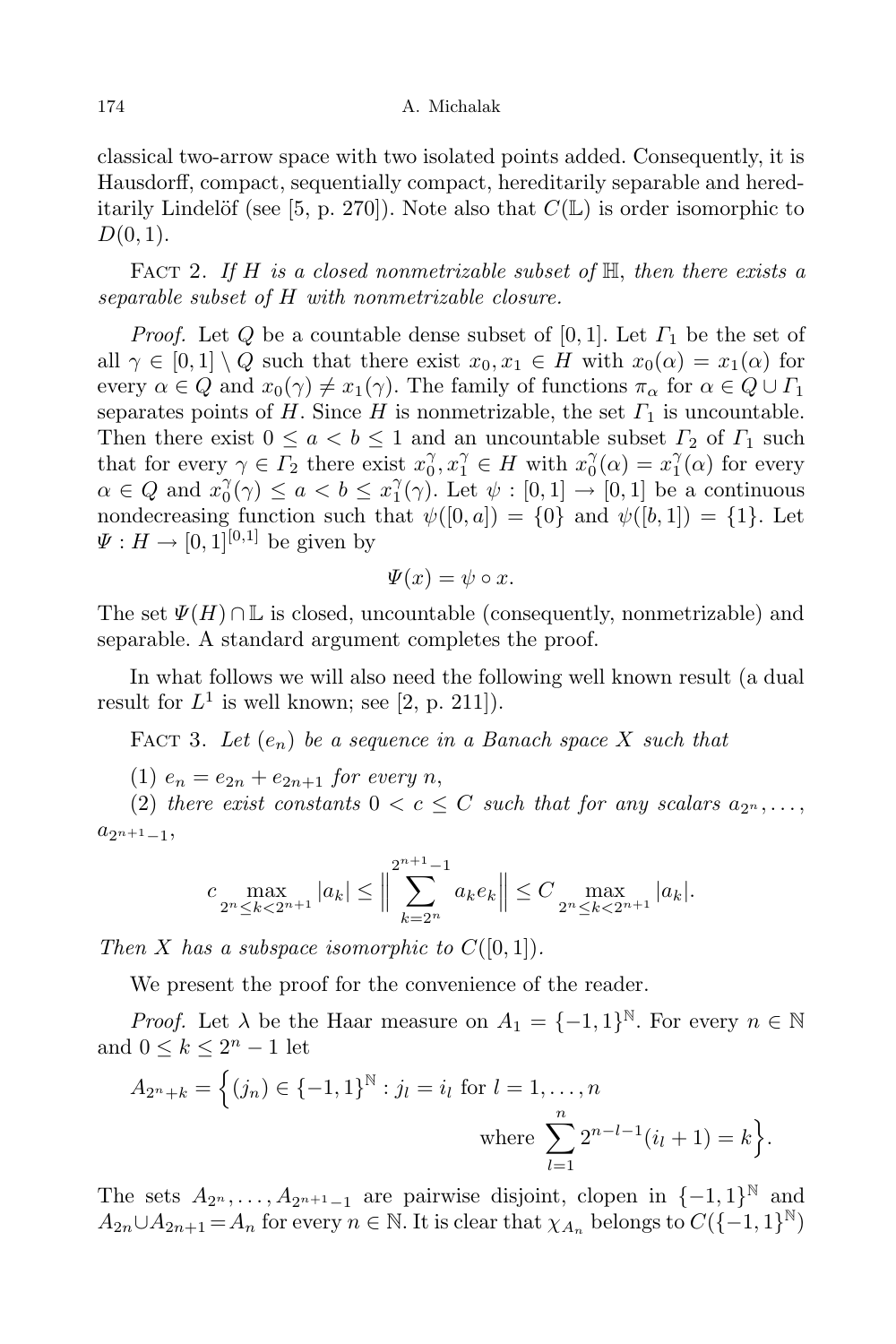and for every  $a_{2^n}, \ldots, a_{2^{n+1}-1} \in \mathbb{C}$ ,

$$
\Big\|\sum_{k=2^n}^{2^{n+1}-1}a_k\chi_{A_k}\Big\| = \max_{2^n\le k < 2^{n+1}-1} |a_k|.
$$

Let  $T_n : C({-1,1}^{\mathbb{N}}) \to X$  and  $S_n : C({-1,1}^{\mathbb{N}}) \to C({-1,1}^{\mathbb{N}})$  be the linear operators given by

$$
T_n(f) = \sum_{k=2^n}^{2^{n+1}-1} e_k \frac{1}{\lambda(A_k)} \int_{A_k} f d\lambda, \quad S_n(f) = \sum_{k=2^n}^{2^{n+1}-1} \chi_{A_k} \frac{1}{\lambda(A_k)} \int_{A_k} f d\lambda.
$$

It is clear that  $c||S_n(f)|| \le ||T_n(f)|| \le C||S_n(f)||$  and  $c||S_{n+k}(f) - S_n(f)|| \le$  $||T_{n+k}(f) - T_n(f)|| \leq C||S_{n+k}(f) - S_n(f)||$  for all  $n, k \in \mathbb{N}$ . Since  $f =$  $\lim_{n} S_n(f)$  for every  $f \in C({-1,1}^{\mathbb{N}})$ , the operator  $T : C({-1,1}^{\mathbb{N}}) \to X$ given by  $T(f) = \lim_{n} T_n(f)$  is an isomorphism. An appeal to the Milyutin theorem completes the proof.

**Main results.** For  $\gamma \in [0, 1]$  and  $s \in \{0, 1\}$  we denote by  $y_s^{\gamma}$  the following element of H:

$$
y_s^{\gamma}(\alpha) = \begin{cases} 0 & \text{if } \alpha < \gamma, \\ s & \text{if } \alpha = \gamma, \\ 1 & \text{if } \alpha > \gamma. \end{cases}
$$

For a closed subset *Γ* of  $[0, 1]$  we put  $\mathbb{L}_\Gamma = \{y_s^{\gamma} : \gamma \in \Gamma, s \in \{0, 1\}\}\.$  Then  $\mathbb{L} = \mathbb{L}_{[0,1]}$ . It is easy to see that the map  $m : \mathbb{L} \to [0,1]$  given by  $m(y_s^{\gamma}) = \gamma$ is continuous. Consequently,  $\mathbb{L}_\Gamma$  is a compact subset of  $\mathbb L$  for every closed subset  $\Gamma$  of [0, 1]. For any  $\gamma_1 < \ldots < \gamma_n$  in  $\Gamma$  and  $g_1, \ldots, g_n, g_{n+1} \in \mathbb{C}$  we have

$$
\|g_{n+1} + \sum_{i=1}^{n} g_i \pi_{\gamma_i} \|_{C(\mathbb{L}_\Gamma)} \n= \left\| \left( \sum_{i=1}^{n+1} g_i \right) \pi_{\gamma_1} + \sum_{i=2}^{n} \left( \sum_{j=i}^{n+1} g_j \right) (\pi_{\gamma_i} - \pi_{\gamma_{i-1}}) + g_{n+1} (1 - \pi_{\gamma_n}) \right\|_{C(\mathbb{L}_\Gamma)} \n= \max \left\{ \left| \sum_{j=i}^{n+1} g_j \right| : i = 1, \dots, n+1 \right\}.
$$

Moreover, the function  $g_{n+1} + \sum_{i=1}^n g_i \pi_{\gamma_i}$  is nonnegative on  $\mathbb{L}_\Gamma$  if and only if  $\min\{\sum_{i=j}^{n+1} g_i : j = 1, \ldots, n+1\} \ge 0$ . Applying the fact that on  $\mathbb{L}$ ,

$$
\pi_{\gamma_1}\pi_{\gamma_2} = \begin{cases} \pi_{\gamma_1} & \text{if } \gamma_1 \leq \gamma_2, \\ \pi_{\gamma_2} & \text{if } \gamma_1 \geq \gamma_2, \end{cases}
$$

and the Stone–Weierstrass theorem, we find that the closed linear hull of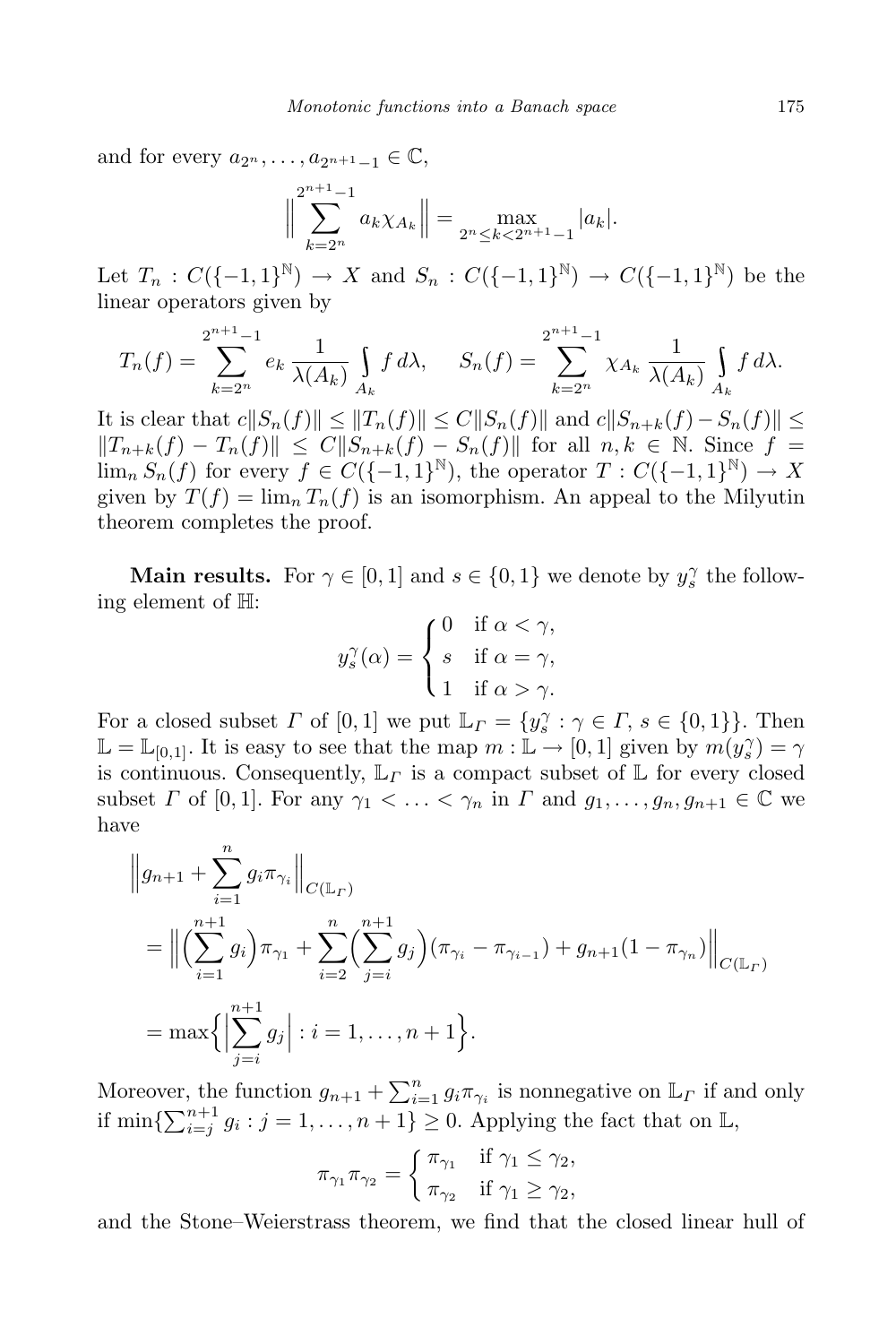$\{\pi_{\gamma} : \gamma \in \Gamma\} \cup \{1\}$  in  $C(\mathbb{L}_{\Gamma})$  coincides with  $C(\mathbb{L}_{\Gamma})$ . Therefore, if  $\varphi : \Gamma_1 \to \Gamma_2$ is an increasing function, then the operator  $M_{\varphi}: \mathbb{L}_{\Gamma_1} \to \mathbb{L}_{\Gamma_2}$  given by  $M_{\varphi}(\pi_{\gamma}) = \pi_{\varphi(\gamma)}$  has a continuous extension. If additionally  $\varphi$  is surjective, then selecting exactly one element  $\psi(\gamma)$  in  $\varphi^{-1}(\gamma)$  we see that the subspace  $\lim \{ \pi_{\psi(\gamma)} : \gamma \in \Gamma_2 \}$  of  $C(\mathbb{L}_{\Gamma_1})$  is order isometric to  $C(\mathbb{L}_{\Gamma_2})$ . The fundamental properties of monotonic functions  $f : [0, 1] \to X$  are gathered in the theorem below. Part (b) of the theorem is closely related to H. Corson's result that the quotient space  $D(0,1)/C([0,1])$  is isomorphic to  $c_0([0,1])$  (see [1]).

THEOREM 4. If there exists an increasing function  $f : [0, 1] \rightarrow X$  with *respect* to a norming subset  $E$  of  $X^*$  with uncountably many points of dis*continuity*, *then*

(a) the closed linear hull of  $f(Q)$  contains a subspace isomorphic to  $C([0,1])$  *for every countable dense subset*  $Q$  *of*  $[0,1]$ ,

(b) *for every countable dense subset Q of* [0*,* 1] *the quotient space*  $X/\overline{\text{lin } f(Q)}$  *has a subspace isomorphic to*  $c_0(\Gamma)$  *where*  $\Gamma$  *is an uncountable set*,

(c) *there exists a positive isomorphic embedding of C*(L) *into the closed linear hull of*  $f([0,1])$ *.* 

*Proof.* We can assume that  $f(0) = 0$ ,  $||f(1)|| = 1$  and  $E \subset B_{X^*}$ . Let  $H_f$ be the closed nonmetrizable subset of H associated with *f* as in Theorem 1. Let *Q* be a countable dense subset of [0,1]. Let  $\Gamma_1$  be the set of all  $\gamma \in$  $[0,1] \setminus Q$  such that there exist  $x_0, x_1 \in H_f$  with  $x_0(\alpha) = x_1(\alpha)$  for every  $\alpha \in Q$  and  $x_0(\gamma) \neq x_1(\gamma)$ . The family  $\{\pi_\alpha : \alpha \in Q \cup \Gamma_1\}$  separates points of  $H_f$ . Since  $H_f$  is nonmetrizable, the set  $\Gamma_1$  is uncountable. Thus there exist  $0 \le a < b \le 1$  and an uncountable subset  $\Gamma_2$  of  $\Gamma_1$  such that for every  $\gamma \in \Gamma_2$  there exist  $x_0^{\gamma}, x_1^{\gamma} \in H$  with  $x_0^{\gamma}(\alpha) = x_1^{\gamma}(\alpha)$  for every  $\alpha \in Q$  and  $x_0^{\gamma}(\gamma) \le a < b \le x_1^{\gamma}(\gamma)$ . For every  $\gamma \in \Gamma_2$  there exists  $\delta_{\gamma} > 0$  such that

$$
x_0^{\gamma}(\gamma + \delta_{\gamma}) - \lim_{\alpha \to \gamma+} x_0^{\gamma}(\alpha) + \lim_{\alpha \to \gamma-} x_0^{\gamma}(\alpha) - x_0^{\gamma}(\gamma - \delta_{\gamma}) \le C,
$$

where  $C = (b - a)/2$  in the proof of (a) and (b), and  $C = (b - a)^2/8$  in the proof of (c). It is clear that there exists an uncountable subset  $\Gamma_3$  of  $\Gamma_2$ and  $\delta > 0$  such that  $\delta_{\gamma} > \delta$  for every  $\gamma \in \Gamma_3$ . Since [0, 1] can be covered by finitely many intervals of length  $\delta$ , there exist  $0 \leq c \leq d \leq 1$  with  $d - c \leq \delta$ such that the set  $\Gamma_4 = \Gamma_3 \cap (c, d)$  is uncountable. At this point we divide the proof into three parts.

(a) Let  $P = \{k/2^n : n \in \mathbb{N}, k = 0, \ldots, 2^n\}$ . Since  $\Gamma_4$  is uncountable, there exists a strictly increasing function  $\sigma : P \to Q \cap (c, d)$  such that the interval  $(\sigma(s), \sigma(t))$  contains uncountably many elements of  $\Gamma_4$  for every *s*,*t* ∈ *P* with *s*  $lt$  *t*. Let

$$
e_{2^n+k} = \pi_{\sigma((k+1)/2^n)} - \pi_{\sigma(k/2^n)}
$$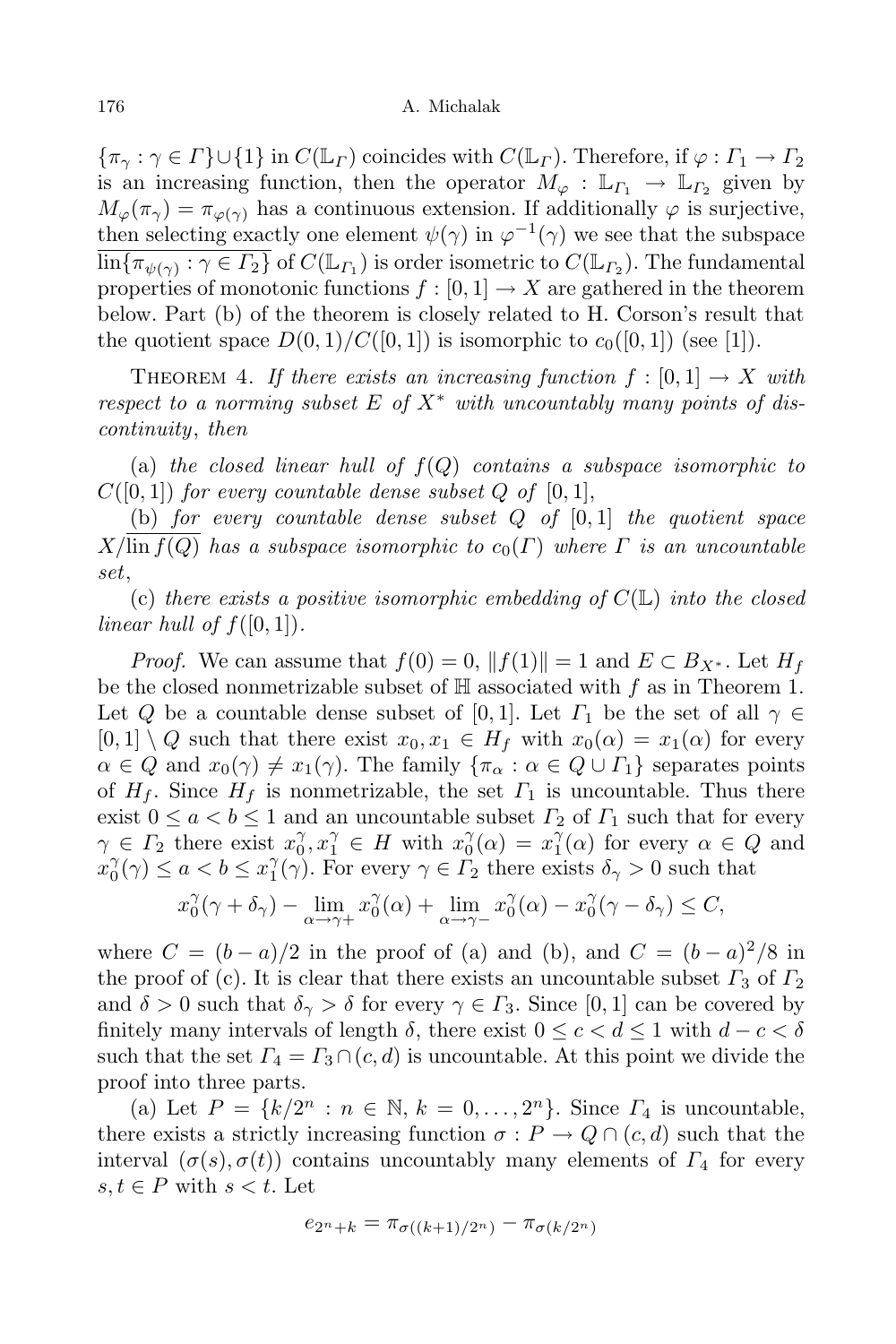and let  $\omega(n, k)$  be a member of  $\Gamma_4 \cap (\sigma(k/2^n), \sigma((k+1)/2^n))$  for every  $n \in \mathbb{N}$ and  $k = 0, ..., 2<sup>n</sup> - 1$ . Then for  $g_{2^n}, ..., g_{2^{n+1}-1} \in \mathbb{C}$  and  $j = 0, ..., 2<sup>n</sup> - 1$ ,

$$
\left\|\sum_{k=2^{n}}^{2^{n+1}-1} g_{k}e_{k}\right\| \geq \left|\sum_{k=0}^{2^{n}-1} g_{2^{n}+k}(\pi_{\sigma((k+1)/2^{n})}-\pi_{\sigma(k/2^{n})})(x_{0}^{\omega(n,j)})\right|
$$
  
\n
$$
\geq (b-a)|g_{2^{n}+j}|
$$
  
\n
$$
-\max_{0\leq k<2^{n}}|g_{2^{n}+k}|\sum_{k\neq j}\left(x_{0}^{\omega(n,j)}\left(\sigma\left(\frac{k+1}{2^{n}}\right)\right)-x_{0}^{\omega(n,j)}\left(\sigma\left(\frac{k}{2^{n}}\right)\right)\right)
$$
  
\n
$$
\geq (b-a)|g_{2^{n}+j}|-\max_{0\leq k<2^{n}}|g_{2^{n}+k}|(x_{0}^{\gamma}(d)-\lim_{\alpha\to\omega(n,j)+}x_{0}^{\omega(n,j)}(\alpha)
$$
  
\n
$$
+\lim_{\alpha\to\omega(n,j)-}x_{0}^{\omega(n,j)}(\alpha)-x_{0}^{\gamma}(c))
$$
  
\n
$$
\geq (b-a)\left(|g_{2^{n}+j}|-\frac{1}{2}\max_{0\leq k<2^{n}}|g_{2^{n}+k}|\right).
$$

Hence

$$
\Big\|\sum_{k=2^n}^{2^{n+1}-1} g_k e_k\Big\| \ge \frac{b-a}{2} \max_{2^n \le k < 2^{n+1}} |g_k|.
$$

It is clear that

$$
\Big\|\sum_{k=2^n}^{2^{n+1}-1} g_k e_k\Big\| \le \max_{2^n \le k < 2^{n+1}} |g_k|.
$$

In view of Fact 3 and Theorem 1 the closed linear hull of  $f(Q)$  contains a copy of  $C([0,1])$ .

(b) Let *U* be the closed linear hull of  $\{\pi_{\gamma} : \gamma \in Q\}$  in  $C(H_f)$ . Denote by  $L: C(H_f) \to C(H_f)/U$  the quotient map. We show that the closed linear hull of  $L(\pi_{\alpha})$  for  $\alpha \in \Gamma_4$  is isomorphic to  $c_0(\Gamma_4)$ . Let  $\gamma_1, \ldots, \gamma_n \in \Gamma_4$ and  $g_1, \ldots, g_n \in \mathbb{C}$ . We can assume that  $0 < \gamma_1 < \ldots < \gamma_n$ . Applying the fact that  $2 \max\{|r + s|, |r + t|\} \geq |s - t|$  for any  $r, s, t \in \mathbb{C}$ , we get, for all  $\alpha_1, \ldots, \alpha_k \in Q, h_1, \ldots, h_k \in \mathbb{C}$  and  $j = 1, \ldots, n$ ,

$$
\max_{s \in \{0,1\}} \Big| \Big( \sum_{i=1}^{n} g_i \pi_{\gamma_i} - \sum_{i=1}^{k} h_i \pi_{\alpha_i} \Big) (x_s^{\gamma_j}) \Big| \ge \max_{s \in \{0,1\}} \Big| \sum_{i=1}^{n} g_i x_s^{\gamma_j} (\gamma_i) - \sum_{i=1}^{k} a_i x_1^{\gamma_j} (\alpha_i) \Big|
$$
  
\n
$$
\ge \frac{1}{2} \Big| g_j (x_1^{\gamma_j} (\gamma_j) - x_0^{\gamma_j} (\gamma_j)) + \sum_{i \ne j} g_i (x_1^{\gamma_j} (\gamma_i) - x_0^{\gamma_j} (\gamma_i)) \Big|
$$
  
\n
$$
\ge \frac{1}{2} ((b-a)|g_j| - \max_{i \ne j} |g_i| (x_1^{\gamma_j} (d) - \lim_{\tau \to \gamma_j+} x_1^{\gamma_j} (\tau) - \lim_{\tau \to \gamma_j-} x_1^{\gamma_j} (\tau) - x_1^{\gamma_j} (c)))
$$
  
\n
$$
\ge \frac{b-a}{2} \Big( |g_j| - \frac{1}{2} \max_{i \ne j} |g_i| \Big).
$$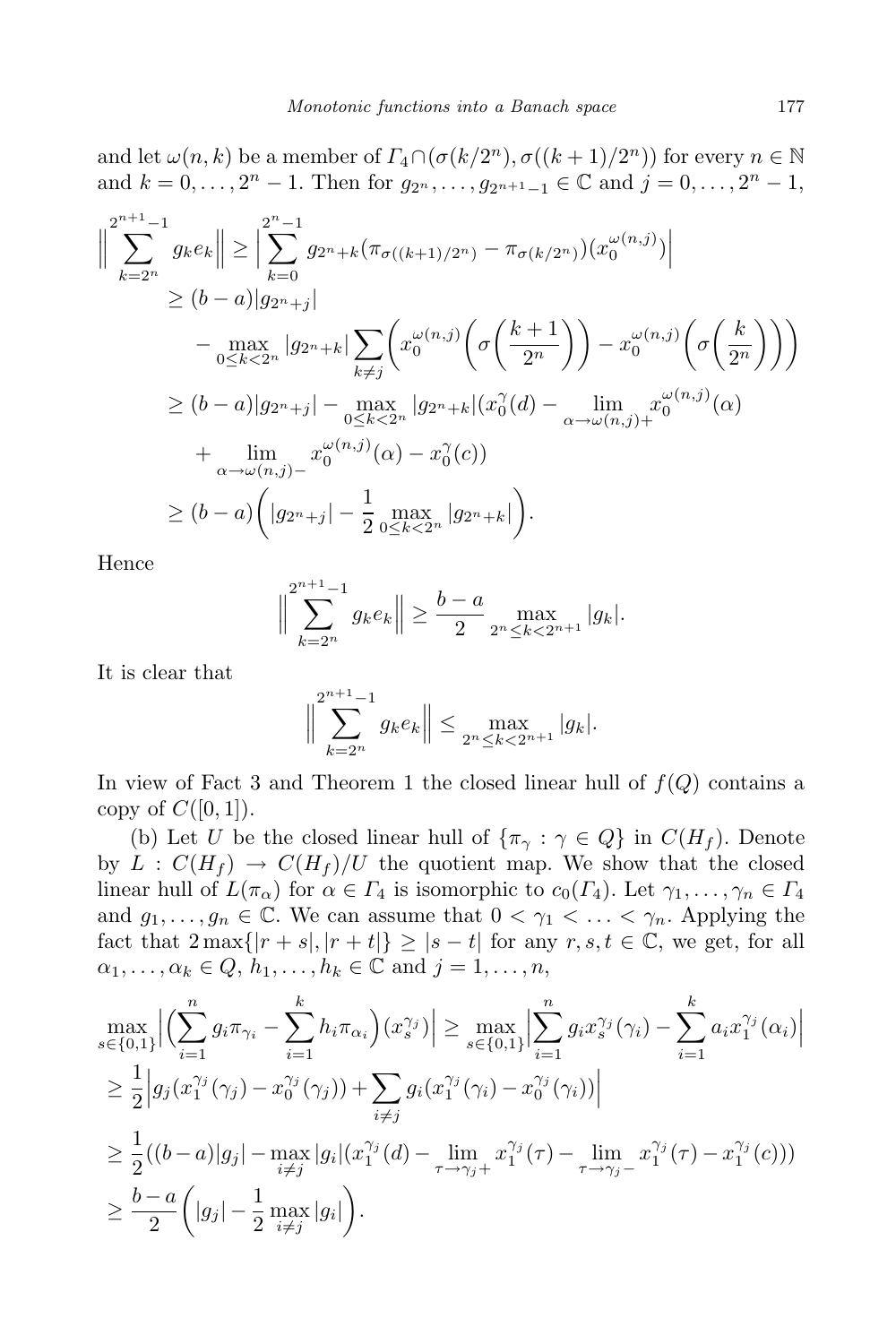Hence

$$
\left\| L\left(\sum_{i=1}^n g_i \pi_{\gamma_i}\right) \right\| \geq \frac{b-a}{4} \max_{1 \leq i \leq n} |g_i|.
$$

On the other hand, if  $\beta_i \in Q$  and  $\beta_i < \gamma_i < \beta_{i+1}$  for  $i = 1, \ldots, n-1$ , then

$$
\left\| L \left( \sum_{i=1}^{n} g_i \pi_{\gamma_i} \right) \right\| \le \max_{x \in H} \left\| \left( \sum_{i=1}^{n} g_i \pi_{\gamma_i} - \sum_{i=1}^{n} g_i \pi_{\beta_i} \right) (x) \right\|
$$
  

$$
\le \sum_{i=1}^{n} |g_i| (x(\gamma_i) - x(\beta_i)) \le \max_{1 \le i \le n} |g_i| \sum_{i=1}^{n} (x(\gamma_i) - x(\beta_i))
$$
  

$$
\le \max_{1 \le i \le n} |g_i|.
$$

Thus we show that the vectors  $L(\pi_\gamma)$  for  $\gamma \in \Gamma_4$  span a copy of  $c_0(\Gamma_4)$  in  $C(H_f)/U$ . An appeal to Theorem 1 completes the proof of this part.

(c) Let  $\Gamma_5$  be the closure of  $\Gamma_4$  in [0, 1]. Let  $(0,1) \setminus \Gamma_5 = \bigcup_{n=1}^{\infty} (\alpha_n, \beta_n),$ where distinct intervals from the sequence  $((\alpha_n, \beta_n))$  are disjoint. For every  $\gamma \in \Gamma_5 \setminus (\{\beta_n : n \in \mathbb{N}\})$  there exists an increasing sequence of elements of  $\Gamma_5$ converging to *γ* and for every  $\gamma \in \Gamma_5 \setminus (\{\alpha_n : n \in \mathbb{N}\})$  there exists a decreasing sequence of elements of  $\Gamma_5$  converging to  $\gamma$ . Let  $z_1^{\gamma}$  for  $\gamma \in \Gamma \setminus {\beta_n : n \in \mathbb{N}}$  be any cluster points of a sequence  $(x_0^{\gamma_n})$  where  $(\gamma_n)$  is an increasing sequence converging to *γ*. The point  $z_1^{\gamma}$  is an element of  $H_f$ ,  $\lim_{\alpha \to \gamma^-} z_1^{\gamma}(\alpha) \leq a$ ,  $z_1^{\gamma}(\gamma) \geq b$  and

$$
z_1^{\gamma}(d) - \lim_{\alpha \to \gamma+} z_1^{\gamma}(\alpha) + \lim_{\alpha \to \gamma-} z_1^{\gamma}(\alpha) - z_1^{\gamma}(c) \le \frac{(b-a)^2}{8} = C.
$$

Let  $z_0^{\gamma}$  for  $\gamma \in \Gamma_5 \setminus \{ \alpha_n : n \in \mathbb{N} \}$  be any cluster point of a sequence  $(x_0^{\gamma_n})$ where  $(\gamma_n)$  is a decreasing sequence converging to  $\gamma$ . The point  $z_0^{\gamma}$  is an element of  $H_f$ ,  $z_0^{\gamma}(\gamma) \leq a$ ,  $\lim_{\alpha \to \gamma+} z_0^{\gamma}(\alpha) \geq b$  and

$$
z_1^{\gamma}(d) - \lim_{\alpha \to \gamma+} z_1^{\gamma}(\alpha) + \lim_{\alpha \to \gamma-} z_1^{\gamma}(\alpha) - z_1^{\gamma}(c) \leq C.
$$

There exists a subset  $\Gamma_6$  of  $\Gamma_5 \cap (c, d)$  homeomorphic to the Cantor set and an increasing continuous bijection  $b: \{0, 1\}^{\mathbb{N}} \to \Gamma_6$ . Let  $\Gamma = b(\{(\varepsilon_n) \in \{0, 1\}^{\mathbb{N}} :$  $\varepsilon_{2i-1} = \varepsilon_{2i}$  for  $i \in \mathbb{N}$ ). Let  $(0,1) \setminus \Gamma = \bigcup_{n=1}^{\infty} (\varrho_n, \eta_n)$ , where distinct intervals from the sequence  $((\varrho_n, \eta_n))$  are disjoint. The last step of the construction of *Γ* implies that for every  $n \in \mathbb{N}$  there exists  $\tau_n \in \Gamma_5 \cap (\varrho_n, \eta_n)$  such that  $z_0^{\tau_n}$  and  $z_1^{\tau_n}$  are elements of  $H_f$ . Let  $\gamma_1, \ldots, \gamma_n \in \Gamma$  and  $g_1, \ldots, g_n, g_{n+1} \in \mathbb{C}$ . We can assume that  $\gamma_1 < \ldots < \gamma_n$ . Then

$$
\|g_{n+1} + \sum_{i=1}^{n} g_i \pi_{\gamma_i}\|_{C(H_f)} \le \|g_{n+1} + \sum_{i=1}^{n} g_i \pi_{\gamma_i}\|_{C(\mathbb{H})}
$$
  
=  $\left\| \left( \sum_{i=1}^{n+1} g_i \right) \pi_{\gamma_1} + \sum_{i=2}^{n} \left( \sum_{j=i}^{n+1} g_j \right) (\pi_{\gamma_i} - \pi_{\gamma_{i-1}}) + g_{n+1} (1 - \pi_{\gamma_n}) \right\|_{C(\mathbb{H})}$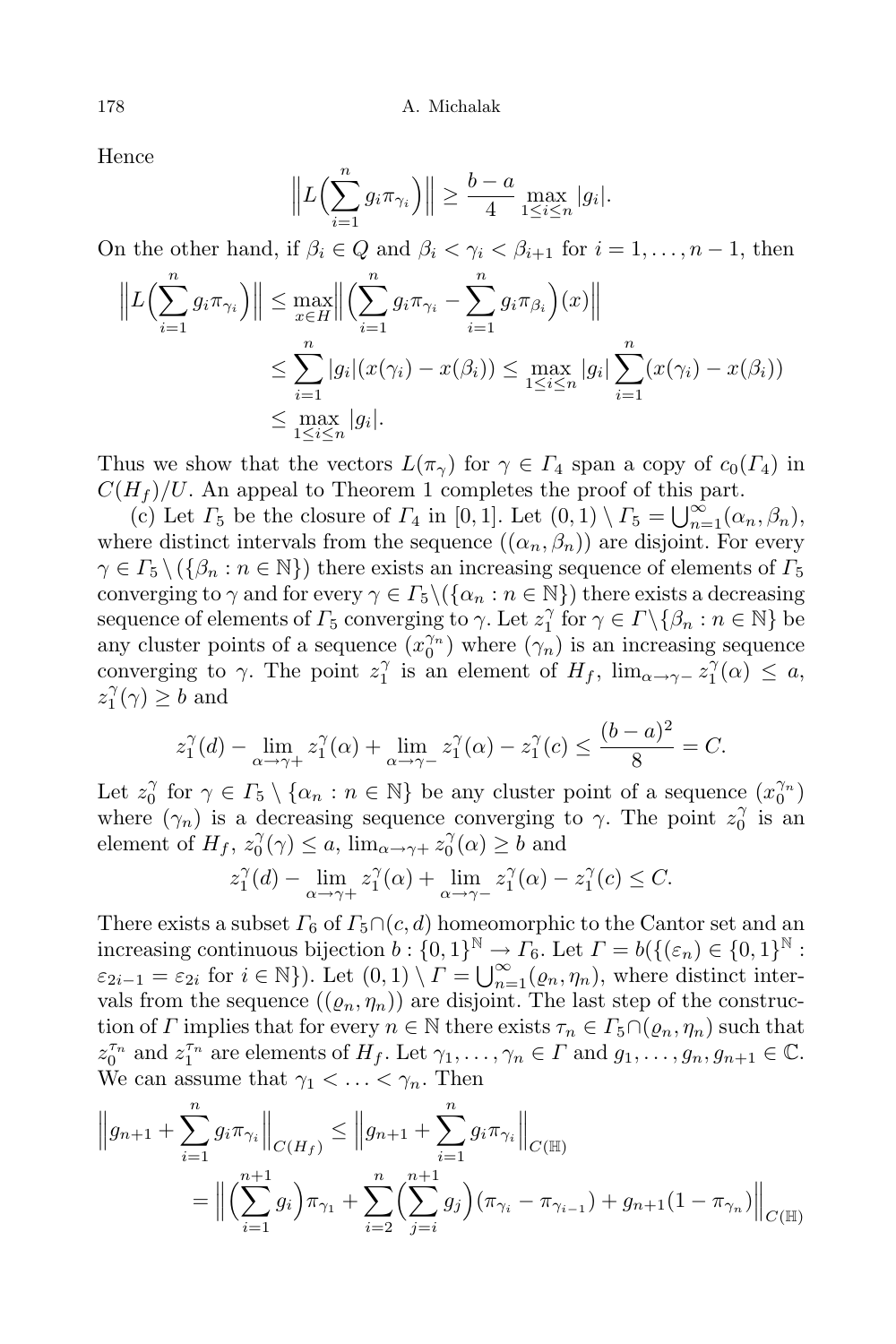$$
= \max \left\{ \left| \sum_{j=i}^{n+1} g_j \right| : i = 1, \ldots, n+1 \right\} = \left\| g_{n+1} + \sum_{i=1}^{n} g_i \pi_{\gamma_i} \right\|_{C(\mathbb{L}_r)}.
$$

Since  $\Gamma$  is nowhere dense, there exist  $\tau_{k_1}, \ldots, \tau_{k_n}$  such that  $\tau_{k_i} < \gamma_i < \tau_{k_{i+1}}$ for every  $i = 1, \ldots, n$ . Then for  $l = 2, \ldots, n$ ,

$$
\|g_{n+1} + \sum_{i=1}^{n} g_i \pi_{\gamma_i} \|_{C(H_f)} \ge |g_{n+1} + \sum_{i=1}^{n} g_i \pi_{\gamma_i} (z_1^{\tau_{k_l}}) \|
$$
  
\n
$$
\ge \left| \left( \sum_{i=1}^{n+1} g_i \right) \pi_{\gamma_1} (z_1^{\tau_{k_l}}) + \sum_{i=2}^{n} \left( \sum_{j=i}^{n+1} g_j \right) (\pi_{\gamma_i} - \pi_{\gamma_{i-1}}) (z_1^{\tau_{k_l}}) + g_{n+1} (1 - \pi_{\gamma_n}) (z_1^{\tau_{k_l}}) \right|
$$
  
\n
$$
\ge (b-a) \left| \sum_{j=l}^{n+1} g_j \right| - C \max \left\{ \left| \sum_{j=i}^{n+1} g_j \right| : i \ne 1, l, n+1 \right\} - a \left| \sum_{i=1}^{n+1} g_i \right| - (1-b)|g_{n+1}|
$$

and

$$
\|g_{n+1} + \sum_{i=1}^{n} g_i \pi_{\gamma_i} \|_{C(H_f)} \ge |g_{n+1} + \sum_{i=1}^{n} g_i \pi_{\gamma_i} (z_1^{\tau_{k_1}}) \|
$$
  
\n
$$
\ge b \Big| \sum_{i=1}^{n+1} g_i \Big| - C \max \Big\{ \Big| \sum_{l=i}^{n+1} g_l \Big| : i \neq 1, n+1 \Big\} - (1-b)|g_{n+1}|,
$$

and

$$
\|g_{n+1} + \sum_{i=1}^{n} g_i \pi_{\gamma_i}\|_{C(H_f)} \ge |g_{n+1} + \sum_{i=1}^{n} g_i \pi_{\gamma_i}(z_1^{\tau_{k_{n+1}}})|
$$
  
\n
$$
\ge (1-a)|g_{n+1}| - a \Big|\sum_{i=1}^{n+1} g_i \Big| - C \max\Big{\Big|\sum_{l=i}^{n+1} g_l\Big| : i \ne 1, n+1\Big\}}.
$$

If

$$
\max\bigg\{4\Big|\sum_{i=1}^{n+1} g_i\Big|\Big(a+\frac{b-a}{4}\Big), 4|g_{n+1}|\Big((1-b)+\frac{b-a}{4}\Big)\bigg\}
$$
  

$$
\leq \max\bigg\{\Big|\sum_{l=i}^{n+1} g_l\Big| : i \neq 1, n+1\bigg\}(b-a),
$$

then

$$
\left\|g_{n+1} + \sum_{i=1}^{n} g_i \pi_{\gamma_i} \right\|_{C(H_f)} \ge \max \left\{ \left| \sum_{l=i}^{n+1} g_l \right| : i \ne 1, n+1 \right\} \frac{b-a}{4}
$$

$$
\ge \frac{b-a}{4} \left\| g_{n+1} + \sum_{i=1}^{n} g_i \pi_{\gamma_i} \right\|_{C(\mathbb{L}_F)}.
$$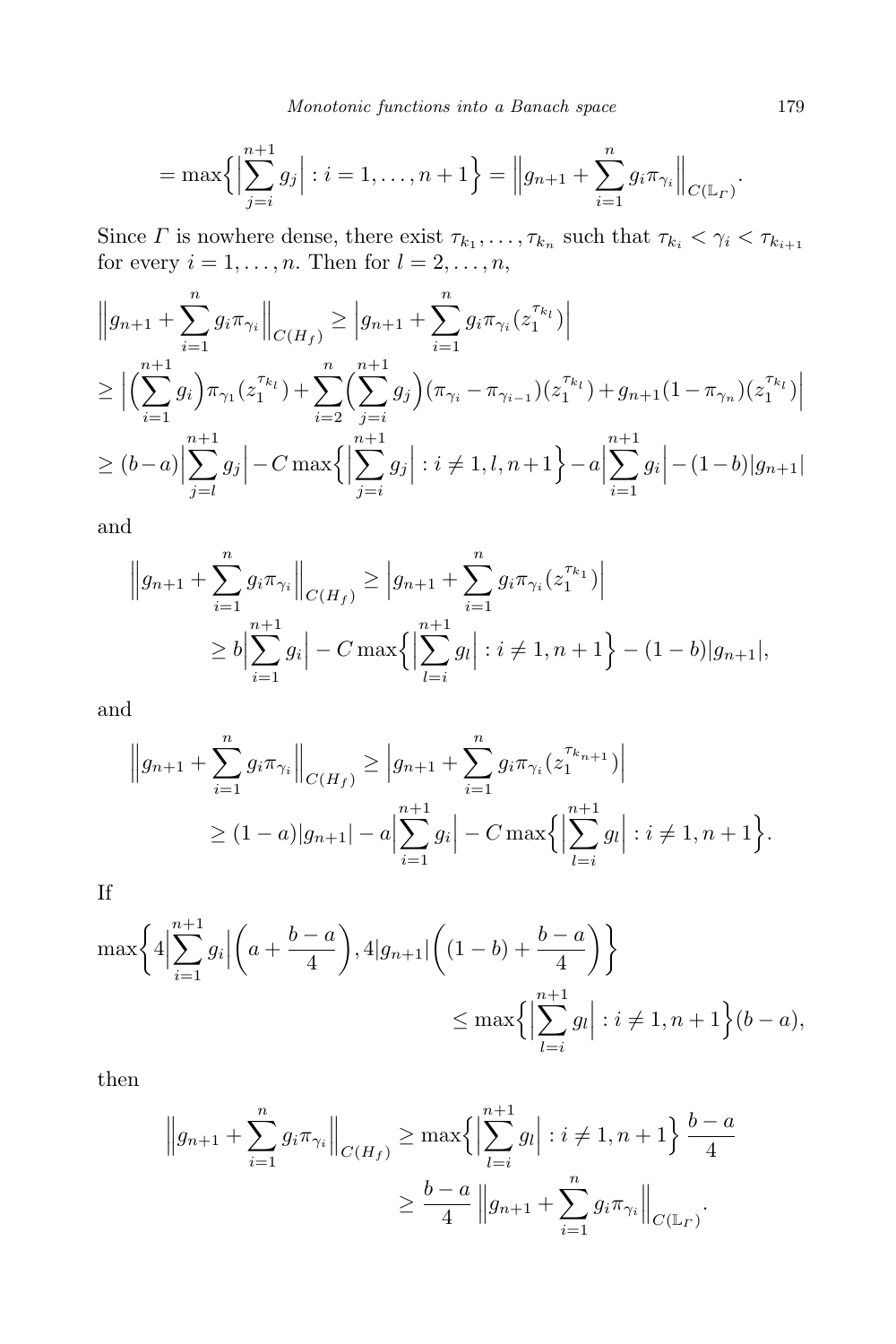If

$$
\max\bigg\{4|g_{n+1}|\bigg((1-b)+\frac{b-a}{4}\bigg),\max\bigg\{\Big|\sum_{l=i}^{n+1}g_l\Big|:i\neq 1,n+1\bigg\}(b-a)\bigg\}
$$
  

$$
\leq 4\Big|\sum_{i=1}^{n+1}g_i\Big|\bigg(a+\frac{b-a}{4}\bigg),
$$

then

$$
\left\|g_{n+1} + \sum_{i=1}^{n} g_i \pi_{\gamma_i} \right\|_{C(H_f)} \ge \left| \sum_{i=1}^{n+1} g_i \right| \frac{b-a}{8} \ge \frac{(b-a)^2}{64} \left\| g_{n+1} + \sum_{i=1}^{n} g_i \pi_{\gamma_i} \right\|_{C(\mathbb{L}_F)}
$$
  
If

$$
\max\bigg\{4\Big|\sum_{i=1}^{n+1} g_i\Big|\Big(a+\frac{b-a}{4}\Big),\max\bigg\{\Big|\sum_{l=i}^{n+1} g_l\Big|: i \neq 1, n+1\bigg\}(b-a)\bigg\}
$$
  
\$\leq 4|g\_{n+1}|\Big((1-b)+\frac{b-a}{4}\Big),\$

then

$$
\left\|g_{n+1} + \sum_{i=1}^n g_i \pi_{\gamma_i}\right\|_{C(H_f)} \ge |g_{n+1}| \frac{b-a}{8} \ge \frac{(b-a)^2}{64} \left\|g_{n+1} + \sum_{i=1}^n g_i \pi_{\gamma_i}\right\|_{C(\mathbb{L}_r)}.
$$

Thus we have shown that the operator  $I : C(\mathbb{L}_\Gamma) \to C(H_f)$  given by  $I(\pi_{\gamma}) = \pi_{\gamma}$  is an isomorphic embedding. Moreover, the embedding is positive. It is clear that there exists an increasing surjection from *Γ* onto [0*,* 1]. Consequently, the space *C*(L*<sup>Γ</sup>* ) contains a positive and isometric copy of  $C(\mathbb{L})$ . An appeal to Theorem 1 completes the proof.

As a straightforward consequence of Theorem 4(c) we get

COROLLARY 5. *A Banach lattice F has property*  $(\lambda)$  *if and only if it does not contain any order copy of D*(0*,* 1)*.*

COROLLARY 6. Let  $f : [0,1] \to X$  be an increasing function with respect to a norming subset E of  $X^*$ . Let Q be a countable dense subset of  $[0,1]$ . If f *has uncountably many points of discontinuity and I is an isomorphic embedding of* lin *f*([0*,* 1]) *into a Banach space Z*, *then no separable complemented subspace* of *Z contains*  $I(\text{lin } f(Q))$ *.* 

*Proof.* We can assume that  $f(0) = 0$ ,  $||f(1)|| = 1$  and  $E \subset B_{X^*}$ . Let  $H_f$ be the closed nonmetrizable subset of H associated with *f* as in Theorem 1. Let *U* and *V* be the closed linear hulls in  $C(H_f)$  of  $\{\pi_\gamma : \gamma \in Q\}$  and  $\{\pi_{\gamma} : \gamma \in [0,1]\},$  respectively. Let  $I: V \to Z$  be an isomorphic embedding. Suppose that a separable complemented subspace *Y* of *Z* contains *I*(*U*). Let *W* be the closed hull of  $I(V) + Y$  in *Z*. Let  $P: W \to W$  be a projection such that  $P(W) = Y$  and  $P(y) = y$  for every  $y \in Y$ . Let the operator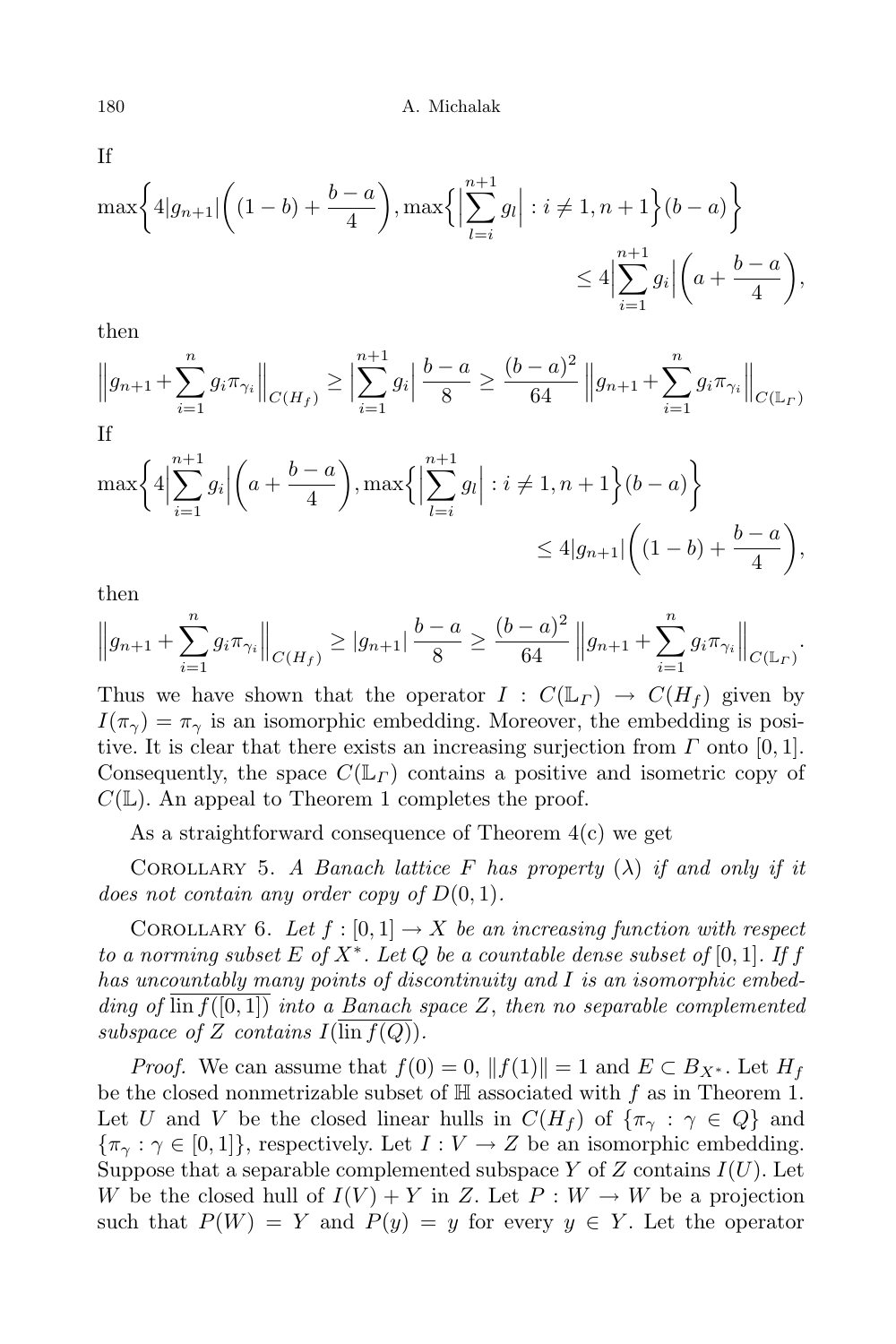$T: V/U \to \text{ker } P$  be given by  $T(f+U) = I(f) - P(I(f))$ . The subset  $I^{-1}(I(V) \cap P(I(V)))$  of *V* is separable. Thus there exists a countable subset  $Q_1$  of  $[0,1]$  such that  $I^{-1}(I(V) \cap P(I(V)))$  is contained in the closed linear hull of the functions  $\pi_{\alpha}$  for  $\alpha \in Q_1$  in  $C(H_f)$ . Let  $\widetilde{U}$  be the closed linear hull of  ${\pi_{\alpha}: \alpha \in Q \cup Q_1}$  in  $C(H)$ . Let  $H_1$  be a closed, separable, nonmetrizable subset of  $H_f$  (existing by Fact 2). Since  $H_1$  is nonmetrizable, as in the proof of Theorem 4(b) we find an uncountable subset *Γ* of [0, 1],  $\varepsilon > 0$ and  $0 \leq p < q \leq 1$  such that  $\Gamma \subset (p,q)$  and for every  $\gamma \in \Gamma$  there exist  $x_0^{\gamma}, x_1^{\gamma} \in H_1$  with  $x_0^{\gamma}(\alpha) = x_1^{\gamma}(\alpha)$  for every  $\alpha \in Q \cup Q_1$ ,  $x_1^{\gamma}(\gamma) - x_0^{\gamma}(\gamma) \ge \varepsilon$ and

$$
x_1^{\gamma}(q) - \lim_{\alpha \to \gamma+} x_1^{\gamma}(\alpha) + \lim_{\alpha \to \gamma-} x_1^{\gamma}(\alpha) - x_1^{\gamma}(p) \le \varepsilon/2.
$$

Let  $L: V \to V/U$  be the quotient map. Let  $J: c_0(\Gamma) \to V/U$  be the isomorphic embedding from the proof of Theorem 4(b), i.e.  $J(e_{\gamma}) = L(\pi_{\gamma})$ for every  $\gamma \in \Gamma$  where  $e_{\gamma}$  is the  $\gamma$ <sup>th</sup> unit vector of  $c_0(\Gamma)$ . Since *Y* is separable, there exist  $\delta > 0$  and an uncountable subset  $\Gamma_1$  of  $\Gamma$  such that  $||T(J(e<sub>\gamma</sub>))|| > \delta$  for every  $\gamma \in \Gamma_1$ . According to a result of H. P. Rosenthal (see [11, Thm. 3.4]) there exists an uncountable subset  $\Gamma_2$  of  $\Gamma_1$  such that  $T \circ J : c_0(\Gamma_2) \to \ker P$  is an isomorphism. Let  $S : W \to W/I(V)$ be the quotient map. It is clear that  $W/I(V)$  is separable. Applying once again Rosenthal's result we find an uncountable subset  $\Gamma_3$  of  $\Gamma_2$  such that  $S(T(J(c_0(F_3)))) = 0$ . Therefore  $I^{-1} \circ T \circ J : c_0(F_3) \to V$  is an isomorphic embedding. Moreover,  $I^{-1}(T(L(\pi_{\gamma}))) \in \pi_{\gamma} + U$  for every  $\gamma \in \Gamma_3$ . Let  $R: C(H_f) \to C(H_1)$  be given by  $R(f) = f|_{H_1}$ . Let  $V_1$  and  $U_1$  be the closed linear hulls in  $C(H_1)$  of  $\{\pi_\alpha : \alpha \in [0,1]\}$  and  $\{\pi_\alpha : \alpha \in Q \cup Q_1\}$ , respectively. Let  $L_1: V_1 \to V_1/U_1$  be the quotient map. According to the proof of Theorem 5 the closed linear hull of  $\{L_1(\pi_\gamma) : \gamma \in \Gamma_3\}$  is isomorphic to  $c_0(\Gamma_3)$ . Since  $R(\pi_{\alpha}) = \pi_{\alpha}$  for every  $\alpha \in [0,1]$ , we have  $R(V) \subset V_1$  and  $R(\widetilde{U}) \subset U_1$ . Therefore  $L_1(R(I^{-1}(T(L(\pi_\gamma)))) = L_1(\pi_\gamma)$  for every  $\gamma \in \Gamma_3$ . Thus we have shown that  $R \circ I^{-1} \circ T \circ J$  is an isomorphic embedding of  $c_0(\Gamma_3)$  into  $V_1$ . This contradicts the fact that  $H_1$ , being separable, satisfies the countable chain condition and the space  $C(H_1)$  contains no copy of  $c_0(\Gamma_3)$  (see [10, Thm. 1.4]).

A Banach space *X* has the *separable complementation property* if for every separable subspace  $X_1$  of  $X$  there exists a separable and complemented subspace  $X_2$  which contains  $X_1$  (see [9]). As a straightforward consequence of the result above we get

Corollary 8. *If a Banach space contains an isomorphic copy of D*(0*,* 1), *then it does not have the separable complementation property.*

**Acknowledgments.** I wish to thank Professor Lech Drewnowski for stimulating discussions on the subject.